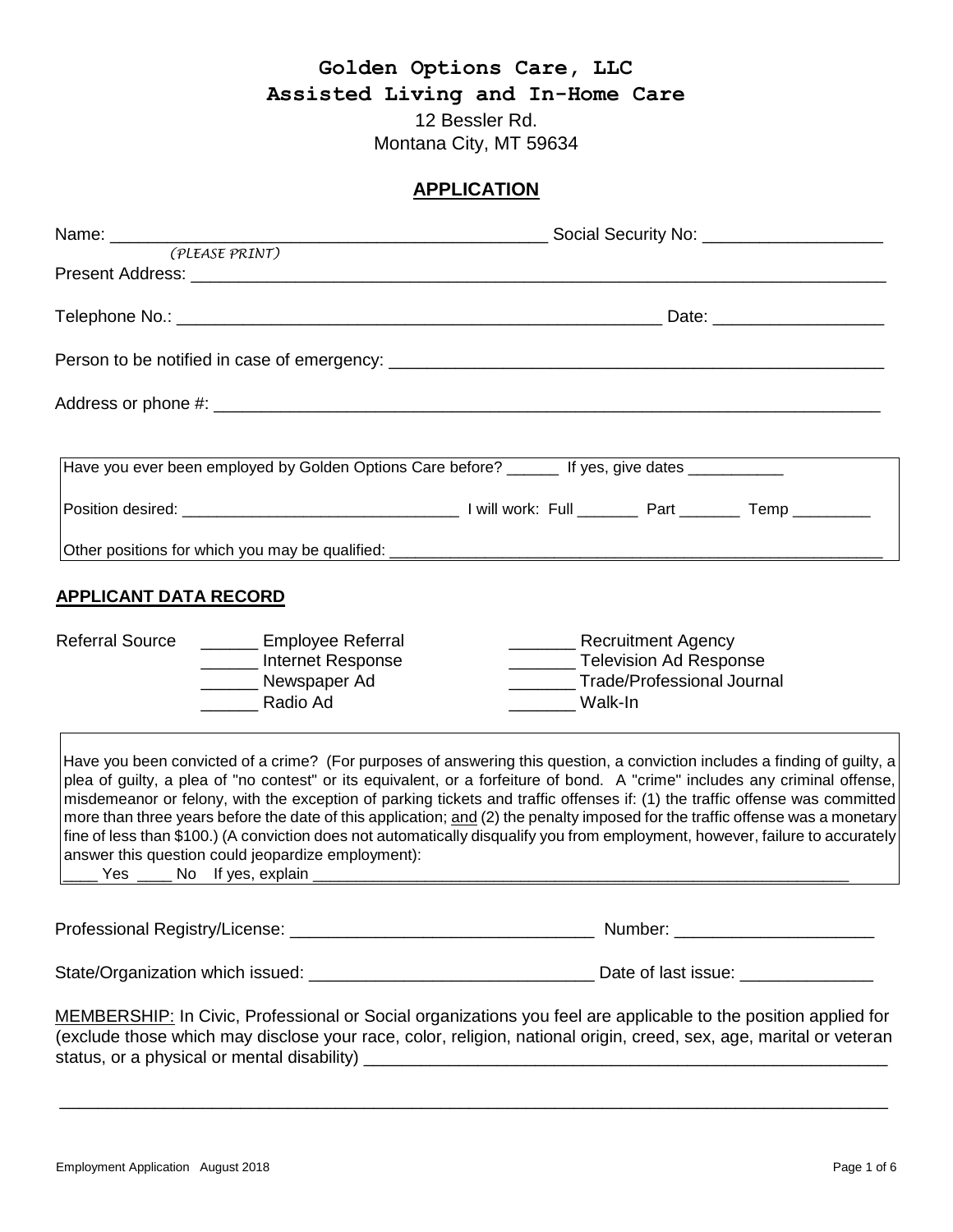EDUCATION: Please include names of colleges, vocational, certifications, technical and/or graduate schools, dates attended, degrees granted or studies completed that you feel relate to the position for which you are applying.

\_\_\_\_\_\_\_\_\_\_\_\_\_\_\_\_\_\_\_\_\_\_\_\_\_\_\_\_\_\_\_\_\_\_\_\_\_\_\_\_\_\_\_\_\_\_\_\_\_\_\_\_\_\_\_\_\_\_\_\_\_\_\_\_\_\_\_\_\_\_\_\_\_\_\_\_\_\_\_\_\_\_\_\_\_\_\_

\_\_\_\_\_\_\_\_\_\_\_\_\_\_\_\_\_\_\_\_\_\_\_\_\_\_\_\_\_\_\_\_\_\_\_\_\_\_\_\_\_\_\_\_\_\_\_\_\_\_\_\_\_\_\_\_\_\_\_\_\_\_\_\_\_\_\_\_\_\_\_\_\_\_\_\_\_\_\_\_\_\_\_\_\_\_\_

\_\_\_\_\_\_\_\_\_\_\_\_\_\_\_\_\_\_\_\_\_\_\_\_\_\_\_\_\_\_\_\_\_\_\_\_\_\_\_\_\_\_\_\_\_\_\_\_\_\_\_\_\_\_\_\_\_\_\_\_\_\_\_\_\_\_\_\_\_\_\_\_\_\_\_\_\_\_\_\_\_\_\_\_\_\_\_

### WORK EXPERIENCE:

List below your most recent past and present employment, beginning with the most recent:

|                                    | From |    |    |    |                                             |  |
|------------------------------------|------|----|----|----|---------------------------------------------|--|
| Name/address of Company            | Mo   | Yr | Mo | Yr | Describe your job duties/responsibilities   |  |
| Type of Business                   |      |    |    |    |                                             |  |
|                                    |      |    |    |    |                                             |  |
|                                    |      |    |    |    |                                             |  |
|                                    |      |    |    |    | Starting wage: _______ Ending Wage ________ |  |
| Phone: ___________________________ |      |    |    |    | Reason for leaving: ____________________    |  |
|                                    |      |    |    |    |                                             |  |
|                                    |      |    |    |    | Supervisor's Name                           |  |

|                                   | From |    |    |    |                                                                                                                                                                                                                                |  |
|-----------------------------------|------|----|----|----|--------------------------------------------------------------------------------------------------------------------------------------------------------------------------------------------------------------------------------|--|
| Name/address of Company           | Mo   | Yr | Mo | Yr | Describe your job duties/responsibilities                                                                                                                                                                                      |  |
| Type of Business                  |      |    |    |    |                                                                                                                                                                                                                                |  |
|                                   |      |    |    |    |                                                                                                                                                                                                                                |  |
|                                   |      |    |    |    | Starting wage: _______ Ending Wage ________                                                                                                                                                                                    |  |
| Phone: __________________________ |      |    |    |    | Reason for leaving: Network and the set of the set of the set of the set of the set of the set of the set of the set of the set of the set of the set of the set of the set of the set of the set of the set of the set of the |  |
|                                   |      |    |    |    |                                                                                                                                                                                                                                |  |
|                                   |      |    |    |    | Supervisor's Name                                                                                                                                                                                                              |  |

|                         |    | From |    |    |                                            |  |
|-------------------------|----|------|----|----|--------------------------------------------|--|
| Name/address of Company | Mo | Yr   | Mo | Yr | Describe your job duties/responsibilities  |  |
| <b>Type of Business</b> |    |      |    |    |                                            |  |
|                         |    |      |    |    |                                            |  |
|                         |    |      |    |    |                                            |  |
|                         |    |      |    |    | Starting wage: _______ Ending Wage _______ |  |
|                         |    |      |    |    |                                            |  |
|                         |    |      |    |    |                                            |  |
|                         |    |      |    |    | Supervisor's Name                          |  |

### PERSONAL REFERENCES (NOT former employers or relatives)

| Name & Occupation | Address | <b>Phone Number</b> |
|-------------------|---------|---------------------|
|                   |         |                     |
|                   |         |                     |
|                   |         |                     |
|                   |         |                     |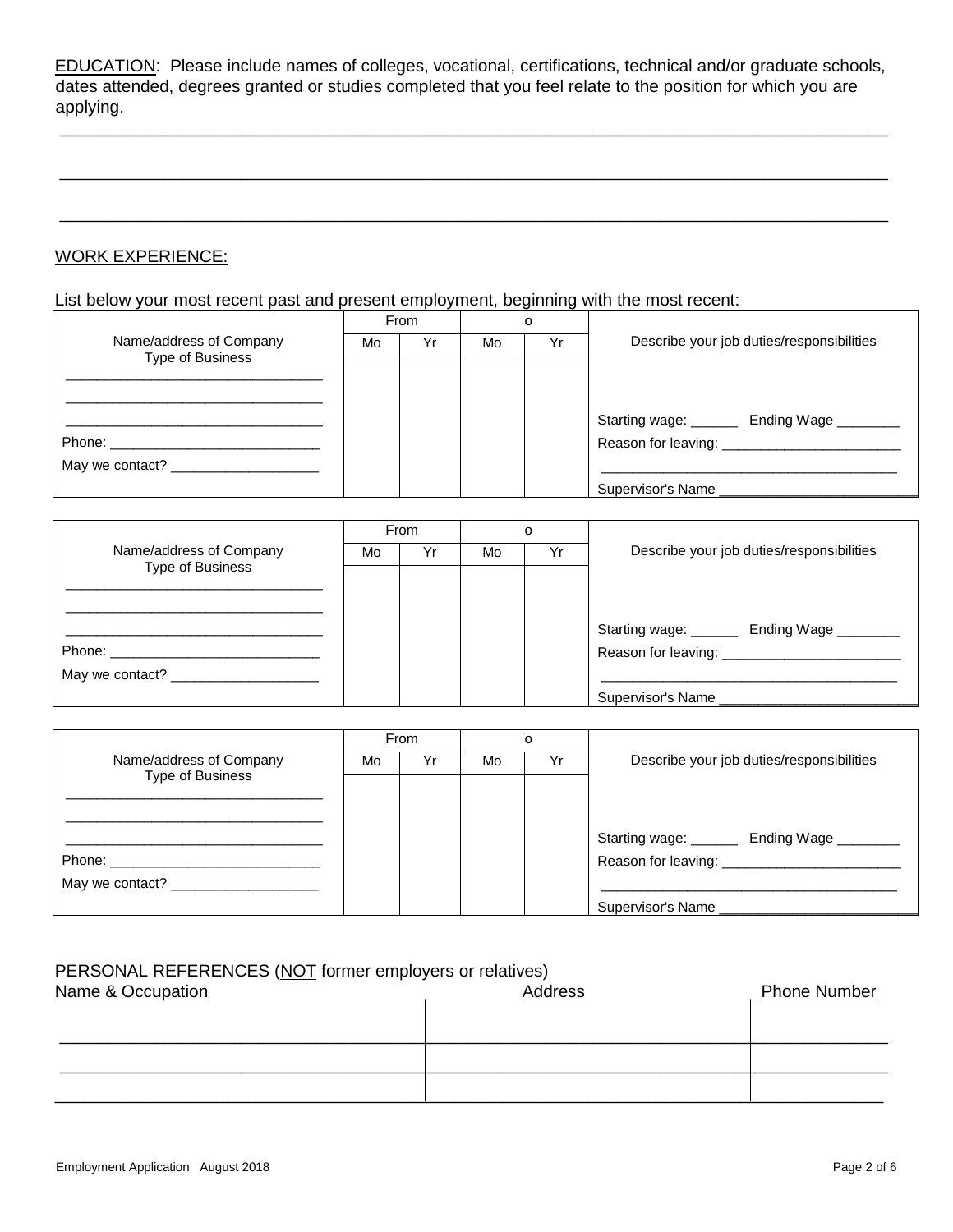I voluntarily give GOLDEN OPTIONS CARE the right to make an investigation of my past employment as specified above, other activities related to the position for which I am applying and a background check and agree to cooperate in such an investigation. I give permission for GOLDEN OPTIONS CARE to obtain information about me from the present and past employers and personal references unless otherwise noted above. I understand that some positions may require specific licensing or other credentials, and that, if hired, continued employment will be based on satisfactory completion of all required licensing. I certify that all information provided on this application and other papers is correct to the best of my knowledge, and that if it should be found that any information presented is untruthful, it may jeopardize my hiring or continued employment. I further understand that GOLDEN OPTIONS CARE is committed to equal employment opportunity and does not unlawfully discriminate on the basis of race, religion, creed, sex, age, color, national origin, disability martial or veteran status. I understand that if I am employed by GOLDEN OPTIONS CARE I may be scheduled for any shift or work unit necessary in order to properly staff. I understand that if I am employed by GOLDEN OPTIONS CARE the first three (3) months will be a probationary period. I further understand that employees within the probationary period may be terminated at will, on notice to the employee, and for any reason considered sufficient by GOLDEN OPTIONS CARE.

\_\_\_\_\_\_\_\_\_\_\_\_\_\_\_\_\_\_\_\_\_\_\_\_\_\_\_\_\_\_\_\_\_\_\_\_\_\_\_\_\_\_\_\_\_\_\_\_\_\_\_\_\_\_\_\_\_\_\_\_\_\_\_\_\_\_\_\_\_\_\_\_\_\_\_\_\_\_\_\_\_\_\_\_\_\_\_\_

Applicant's Signature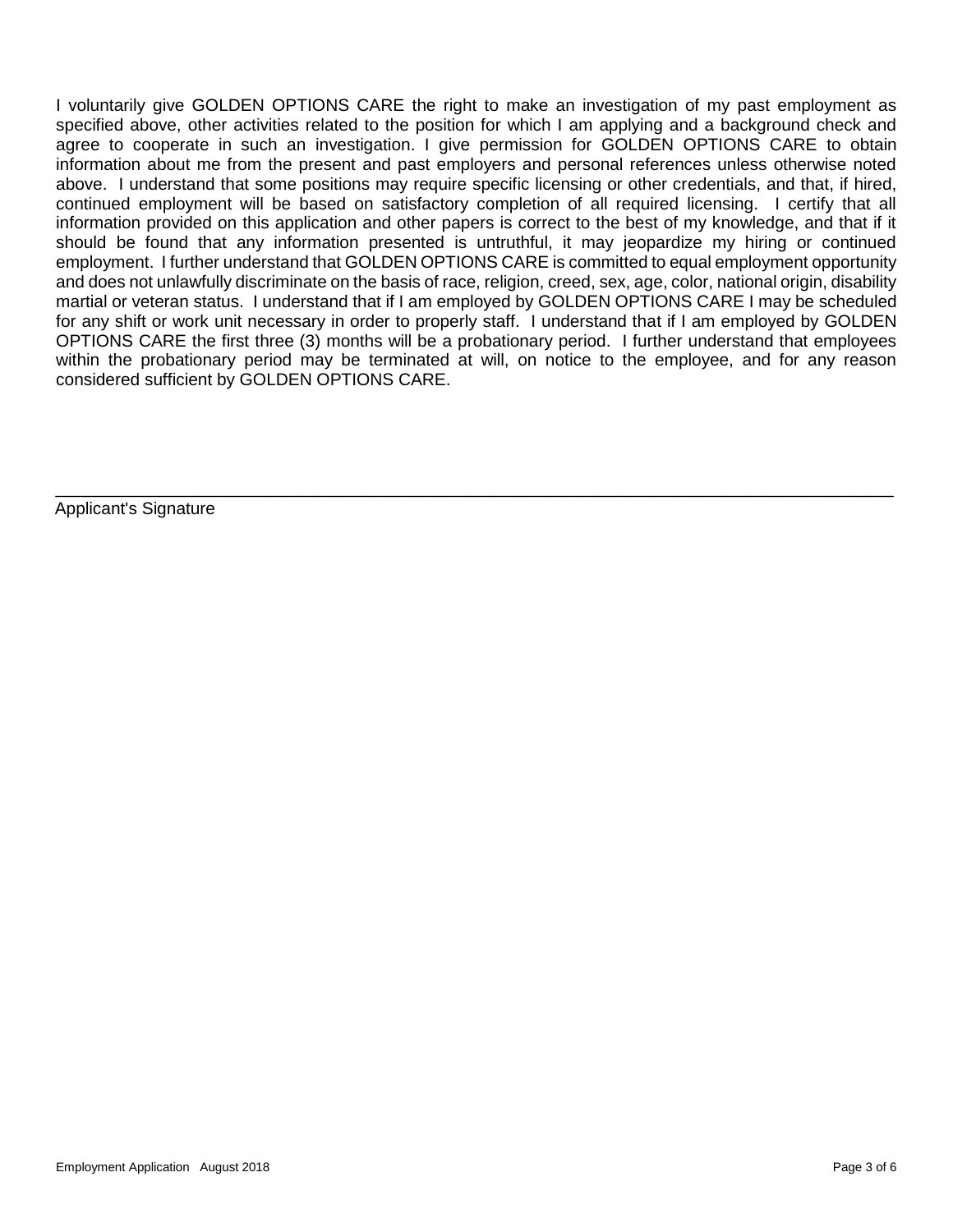# AVAILABILITY RECORD

| Services are provided 24 hours per day, 7 days a week. These duties may include transfer assistance,<br>dressing, bathing, meal preparation, housekeeping, transportation, etc.                                                                                                                                                                   |
|---------------------------------------------------------------------------------------------------------------------------------------------------------------------------------------------------------------------------------------------------------------------------------------------------------------------------------------------------|
| Please indicate with an $(X)$ any extensive experience you may have with the following:<br>_________ Any type client ___________ Male ________Female _______ Elderly _________ Children<br>________ Physically disabled __________ other disabilities                                                                                             |
|                                                                                                                                                                                                                                                                                                                                                   |
| Rank in order of your preference, which shift you like best & which lease: $(1 = best, 2 = second choice,$<br>3= last choice): Mornings/Days: __________ Afternoon/evening: ____________ Nights: __________                                                                                                                                       |
| Would you prefer to work: _______________ Every weekend with 2 days off during the week, or,<br>Every other weekend                                                                                                                                                                                                                               |
| Will you be available for emergency call in? ______ Yes _________ No                                                                                                                                                                                                                                                                              |
|                                                                                                                                                                                                                                                                                                                                                   |
| <b>Training Experiences:</b>                                                                                                                                                                                                                                                                                                                      |
| Please indicate below what training experiences you have had relating to personal care services. This might<br>involve direct on the job training, special training sessions, school, other work experiences like hospital or<br>nursing home aide work, LPN training, etc. Be as specific as possible as to what the training involved, where it |
|                                                                                                                                                                                                                                                                                                                                                   |
|                                                                                                                                                                                                                                                                                                                                                   |
|                                                                                                                                                                                                                                                                                                                                                   |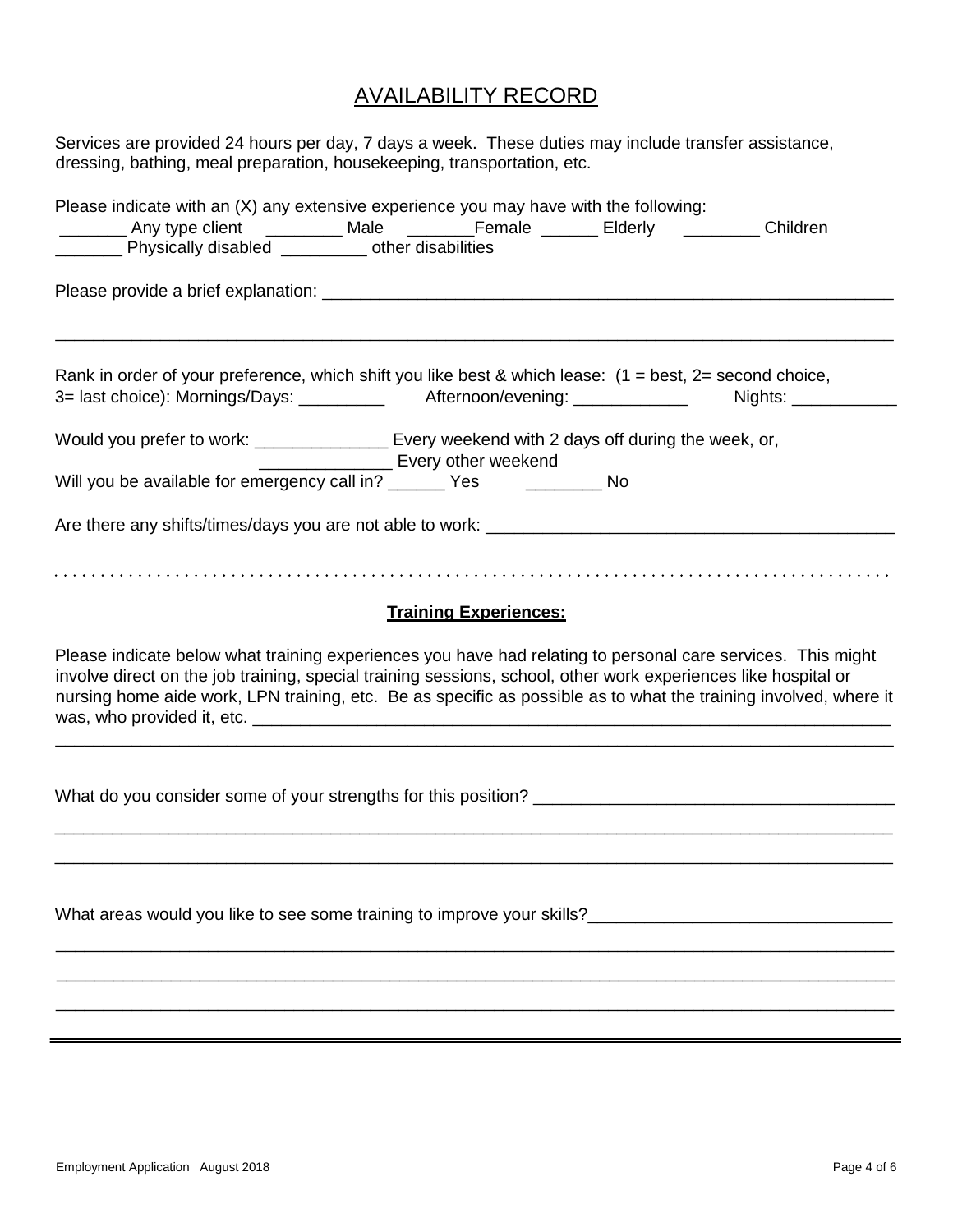#### **Affirmative Action Survey**

(This portion is voluntary)

Government Agencies require periodic reports on the sex, ethnicity, disabled, and veteran status of applicants. This data is for analysis and reporting only, and will not be used as a part of your screening process. We appreciate your cooperation.

| Check One: |                                                        | Female |                                | Male  |                                        |
|------------|--------------------------------------------------------|--------|--------------------------------|-------|----------------------------------------|
|            | Check this applicable category (one only):<br>Hispanic |        | American Indian/Alaskan Native | White | <b>Black</b><br>Asian/Pacific Islander |

Check if any of the following are applicable:

\_\_\_\_\_\_\_\_ Vietnam Era Veteran \_\_\_\_\_\_\_\_\_\_ Disabled Veteran \_\_\_\_\_\_\_\_ Disabled Individuals